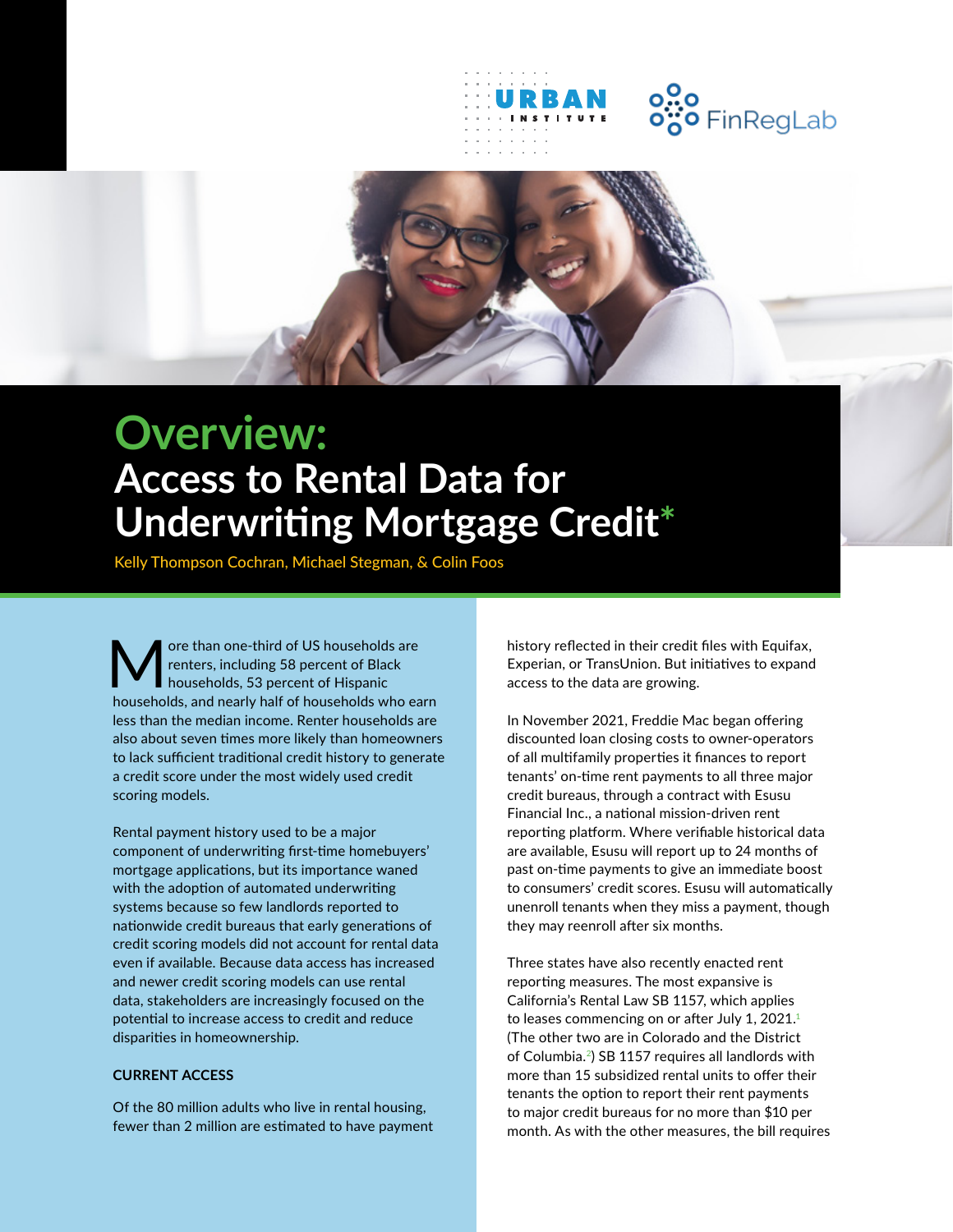the tenants' signed written consent to comply with federal privacy protections, and landlord disclosure of which national credit bureaus rents will be reported to. SB 1157 requires full-file reporting, meaning that once a tenant opts in, all rental payments will be reported, regardless of whether they are on time, late, or missed.

A growing number of platforms have developed to facilitate data reporting. Some companies focus primarily on working with landlords, such as by offering credit reporting as an adjunct to property management or payment processing software. Consumers can also sign up to have their rental payments reported to one or more of the three main credit bureaus through various services, such as platforms that pull payment history from bank accounts or reach out to landlords on the consumers' behalf. Lenders can also sign up with services that pull rental information from bank account records where individual applicants consent to the data transfers. Consumers may have to pay fees and/or provide log-in credentials to make the data available through these channels. Consumer permission is also required before operators of federally subsidized housing report on-time payment history to credit bureaus under the Federal Privacy Act.

### **CURRENT USE**

Adoption of models that use rental payment history has been slowed in the mortgage market because the automated underwriting systems used to decide which mortgages meet the standards to be guaranteed by Fannie Mae, Freddie Mac, or the Federal Housing Administration (FHA) rely on older FICO versions that do not consider rental payment history, even when it is available in applicants' credit files. Fannie Mae, Freddie Mac, and the FHA allow lenders to account for rental payment history when performing manual underwriting, but these procedures have made little impact on the current market.

Where lenders are willing to forgo the possibility of securitization or guarantees through these channels, VantageScore models and FICO models released after 2014 will factor rental payment history into scores automatically where the data are available in credit bureau files. Specialty credit scores or services that provide lenders information from bank accounts generally involve additional charges, separate from obtaining consumers' main credit scores or credit files.

In August 2021, Fannie Mae announced modifications to its automated underwriting engine to make it easier for lenders to consider positive rent payment history for first-time homebuyers who would otherwise be rejected under its automated procedures. Because rental information remains so limited in credit bureau files, the new processes rely instead on rent payment history as reflected in automated feeds of bank account information permissioned by the mortgage applicant.

## **RESEARCH**

Although not representative of all renters and involving small samples, several studies quantify the credit score impacts of reporting on-time rental payments. Because of design constraints, these estimates should be interpreted with caution. Significantly more consumers benefit from rent reporting, but in each study, a nontrivial share suffer score declines:

- One study found that 76 percent of consumers experienced score increases, with 19 percent experiencing an average increase of 11 points or more. Almost 29 percent of consumers were unscorable until rental data were added, and they had an average score of 700 (prime) when the information was included. Six percent experienced score declines, including 3 percent with declines of 11 points or more.<sup>3</sup>
- $\blacksquare$  In another pilot, 3 percent of sampled residents were unscorable without the rental data, and all became scorable at either the near-prime (average 646) or prime (average 688) credit tiers with the addition of their rental data. Post–rent reporting, 2 percent experienced a drop of 11 points or more.<sup>4</sup>
- In a third pilot, 11 percent of the sample were unscorable at the outset but became scorable with the addition of rental payment data, with an average score of 670 (prime). Seventy-five percent of previously scorable consumers experienced average score increases of 29 points. Scores dropped on 5 percent of previously scorable files with the addition of rental data, with 3 percent experiencing score decreases of 11 points or more.<sup>5</sup>
- $\blacksquare$  A fourth study, of public housing residents, is unique in that it analyzes the effects of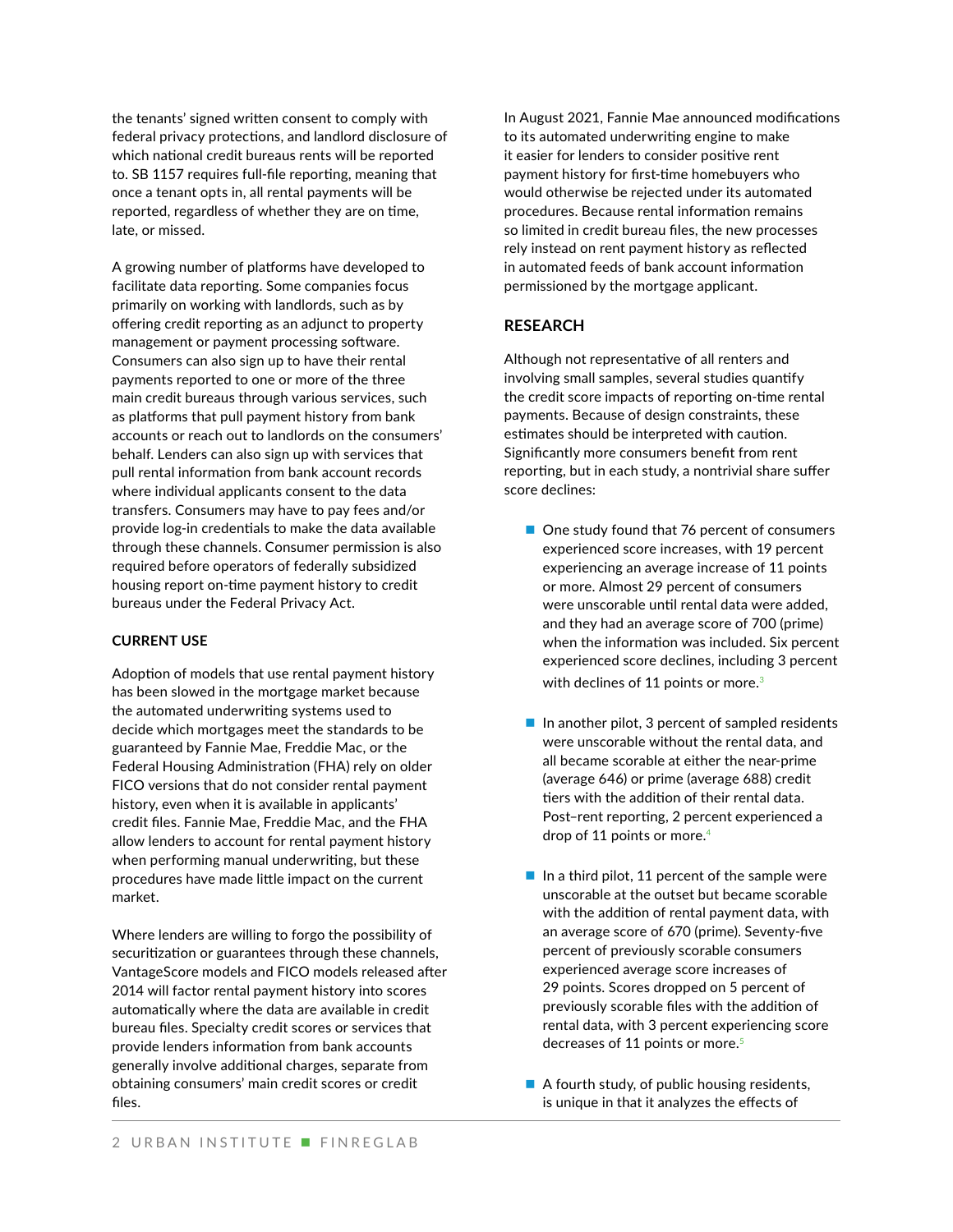including both on-time payments and full-file information under both the VantageScore 3.0 and FICO 9 models. Although directionally similar, the models produce widely different scoring outcomes. For example, adding data only for tenants with on-time rental payment histories produced 16.5 times as many score increases as declines in one model and more than 2.5 times as many score increases as declines in the other. Adding rental payment data to credit files even where they reflected some delinquencies raised credit scores for 23 percent of tenants and reduced scores for 20 percent of tenants under one model, while raising scores for 61 percent and reducing scores for 22 percent under the other. Adding the full-file data also increased the share of consumers who were scorable and who had credit scores above 620 from 23 percent to 38 percent of the sample using one model and from 28 percent to 43 percent using the other.<sup>6</sup>

In addition to these studies, Fannie Mae and Freddie Mac have released statistics in connection with their recent initiatives. The yearlong pilot that informed the design of Freddie Mac's national multifamily rent reporting initiative spanned 11,000 units in 30 properties.<sup>7</sup> It created credit scores for 2,000 previously credit-invisible consumers and boosted by an average of 26 points those who had credit scores at the start. In addition, Fannie Mae's analysis of a sample of first-time homebuyer applicants who did not qualify for a mortgage using its automated underwriting system found that 17 percent could have been approved if their lender factored in a rental payment history of 12 consecutive on-time payments.<sup>8</sup>

#### **MARKET AND POLICY ISSUES**

Newer credit scoring models such as VantageScore 4.0 and FICO 10 that can use rental data if reported to a national credit bureau have not yet been approved for use by the Federal Housing Finance Agency in underwriting mortgage loans for sale to the government-sponsored enterprises or by the US Department of Housing and Urban Development (HUD) for packaging FHA loans into Ginnie Mae securities. Although Fannie Mae and Freddie Mac are expected in 2022 to complete a review of more modern scoring models for possible use in

securitizations, widespread industry adoption will take several years.

The potential of Freddie Mac's national multifamily rent reporting initiative to stimulate similar efforts by Fannie Mae and other major market participants should not be underestimated, but it does not address the biggest barrier to significantly increasing rent reporting rates for underserved populations, which lies in the diffuse ownership structure of the nation's rental housing stock. About 44 percent of all rental units are owned by about 10 million individual investors who typically manage only one or two units apiece, are hard to reach, and have little economic incentive to engage in rent reporting. For these properties, the most practicable way to obtain payment history may be through consumerpermissioned access to mortgage applicants' bank accounts.

Guidance for how to report rental payment history to credit bureaus is limited, and stakeholders report variations in practices. Industry actors are working to develop more consistent and detailed standards for rent reporting, such as by addressing the treatment of situations in which a tenant withholds rent as part of a landlord dispute rather than because of an inability to pay. Standardization in reporting and further research to determine what factors or patterns regarding rental payments are most predictive of future credit defaults could increase the consistency and effectiveness of scoring and underwriting models.

Several alternative data mortgage underwriting bills have been introduced in Congress, but no action has been taken on any of them. One would enable HUD and the FHA to pilot alternative credit scoring models that incorporate available UTR data, $9$  and another would enable the Veterans Administration to do the same for mortgage applicants whose credit records are insufficient to generate a credit score.<sup>10</sup>

**\*** For more information, see Kelly Thompson Cochran and Michael Stegman, *[Utility, Telecommunications, and](https://www.urban.org/sites/default/files/publication/105282/utility-telecommunications-and-rental-data-in-underwriting-credit_1.pdf)  [Rental Data in Underwriting Credit](https://www.urban.org/sites/default/files/publication/105282/utility-telecommunications-and-rental-data-in-underwriting-credit_1.pdf)* (Washington, DC: Urban Institute and FinRegLab, 2021).